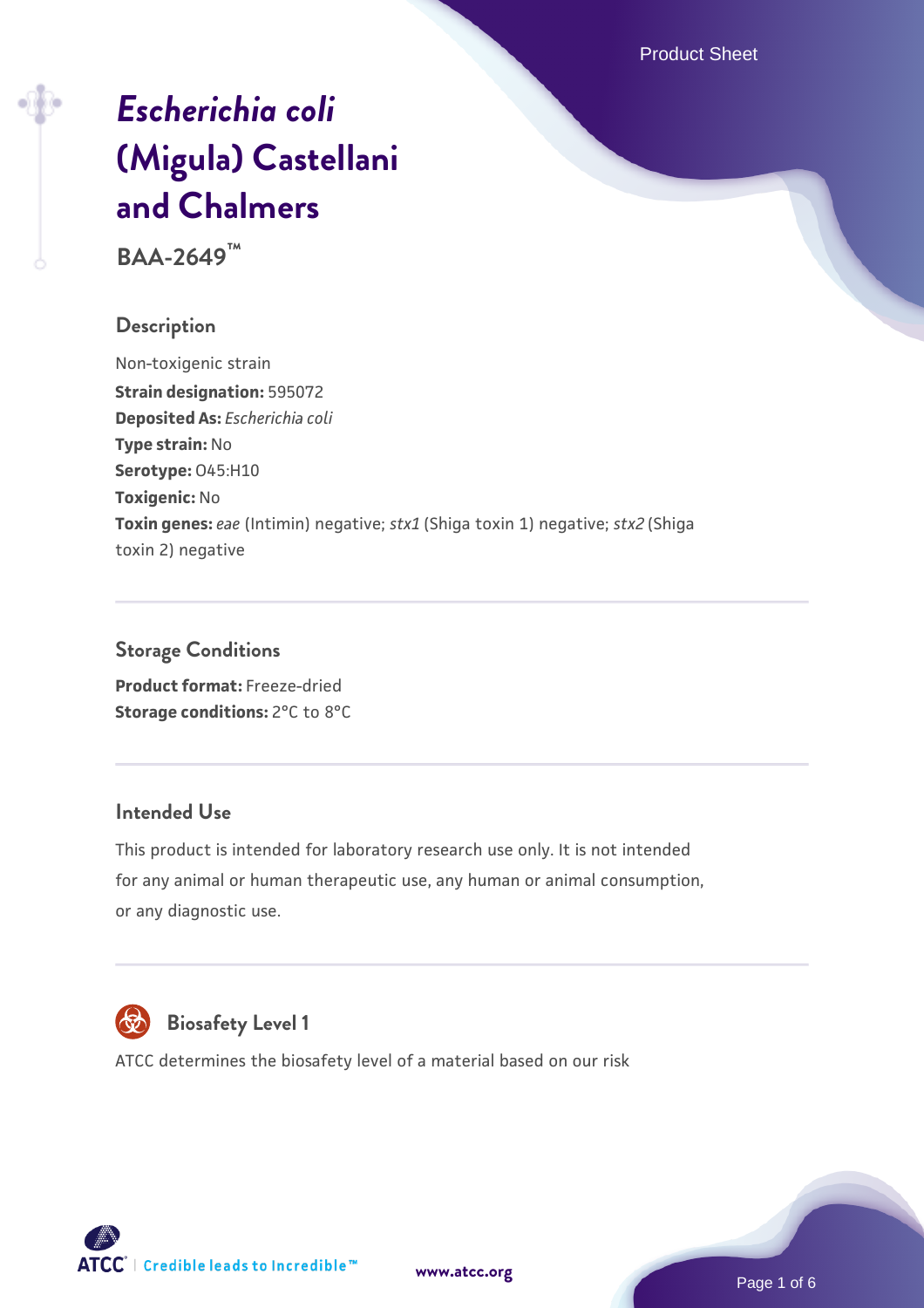assessment as guided by the current edition of *Biosafety in Microbiological and Biomedical Laboratories (BMBL)*, U.S. Department of Health and Human Services. It is your responsibility to understand the hazards associated with the material per your organization's policies and procedures as well as any other applicable regulations as enforced by your local or national agencies.

ATCC highly recommends that appropriate personal protective equipment is always used when handling vials. For cultures that require storage in liquid nitrogen, it is important to note that some vials may leak when submersed in liquid nitrogen and will slowly fill with liquid nitrogen. Upon thawing, the conversion of the liquid nitrogen back to its gas phase may result in the vial exploding or blowing off its cap with dangerous force creating flying debris. Unless necessary, ATCC recommends that these cultures be stored in the vapor phase of liquid nitrogen rather than submersed in liquid nitrogen.

# **Certificate of Analysis**

For batch-specific test results, refer to the applicable certificate of analysis that can be found at www.atcc.org.

#### **Growth Conditions**

**Medium:**  [ATCC Medium 18: Trypticase Soy Agar/Broth](https://www.atcc.org/-/media/product-assets/documents/microbial-media-formulations/1/8/atcc-medium-18.pdf?rev=832846e1425841f19fc70569848edae7) **Temperature:** 37°C **Atmosphere:** Aerobic

**Handling Procedures**



**[www.atcc.org](http://www.atcc.org)**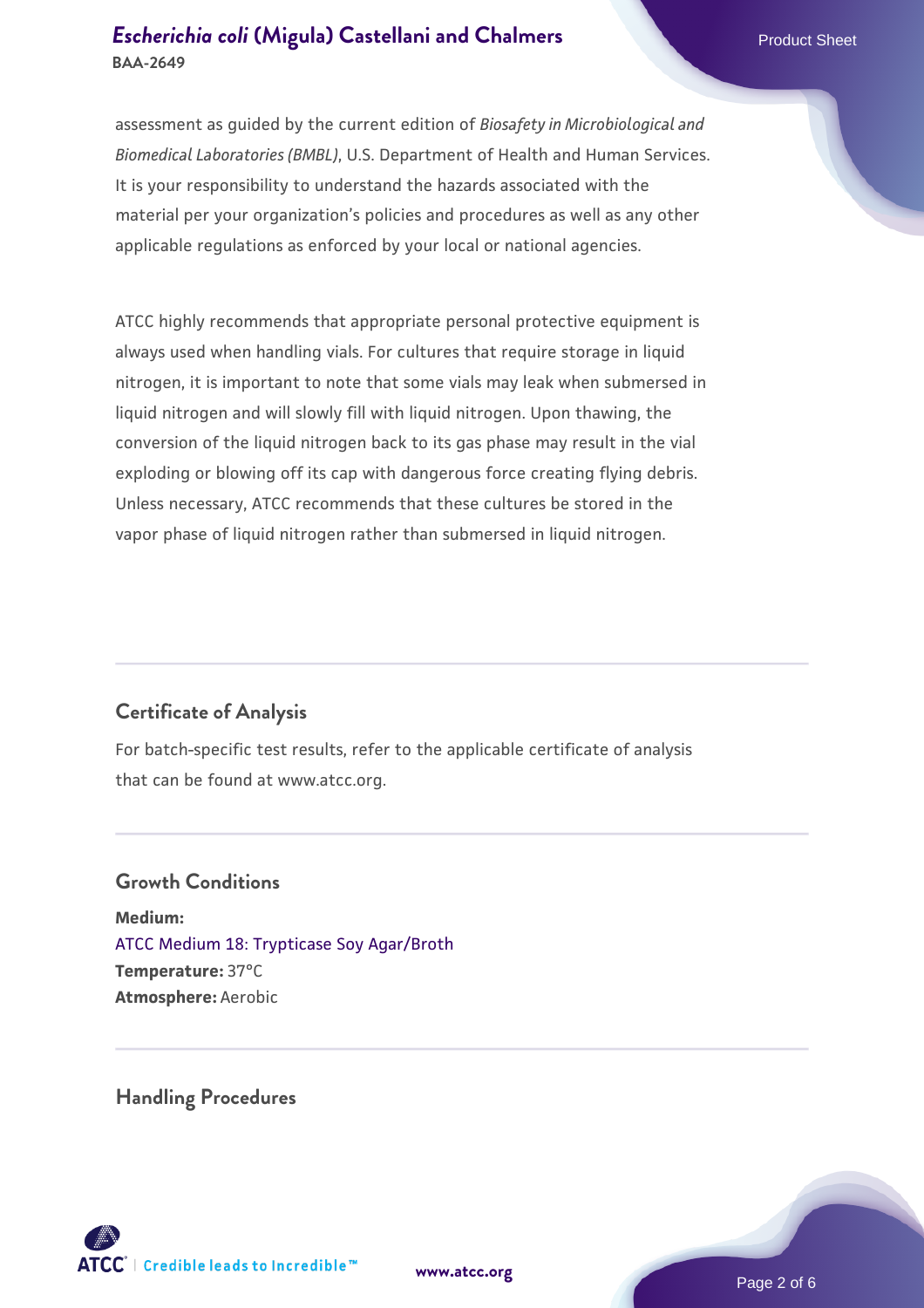- 1. Open vial according to enclosed instructions or visit [www.atcc.org](http://www.atcc.org/) for instructions.
- 2. Rehydrate the entire pellet with approximately 0.5 mL of #18 broth. Aseptically transfer the entire contents to a 5-6 mL tube of #18 broth. Additional test tubes can be inoculated by transferring 0.5 mL of the primary broth tube to these secondary tubes.
- 3. Use several drops of the primary broth tube to inoculate a #18 plate and/or #18 agar slant.
- 4. Incubate at 37°C for 24 hours.

## **Notes**

This strain was confirmed by PCR to not carry the *stx*1, *stx*2, *eae*, *LT*, *STa*, *STb*, *cnf*1, and *cnf*2 genes *(stx*1-, *stx*2-, *eae*-)*.* Additional information on this culture is available on the ATCC<sup>®</sup> web site at www.atcc.org.

# **Material Citation**

If use of this material results in a scientific publication, please cite the material in the following manner: *Escherichia coli* (Migula) Castellani and Chalmers (ATCC BAA-2649)

# **References**

References and other information relating to this material are available at www.atcc.org.

# **Warranty**

The product is provided 'AS IS' and the viability of ATCC® products is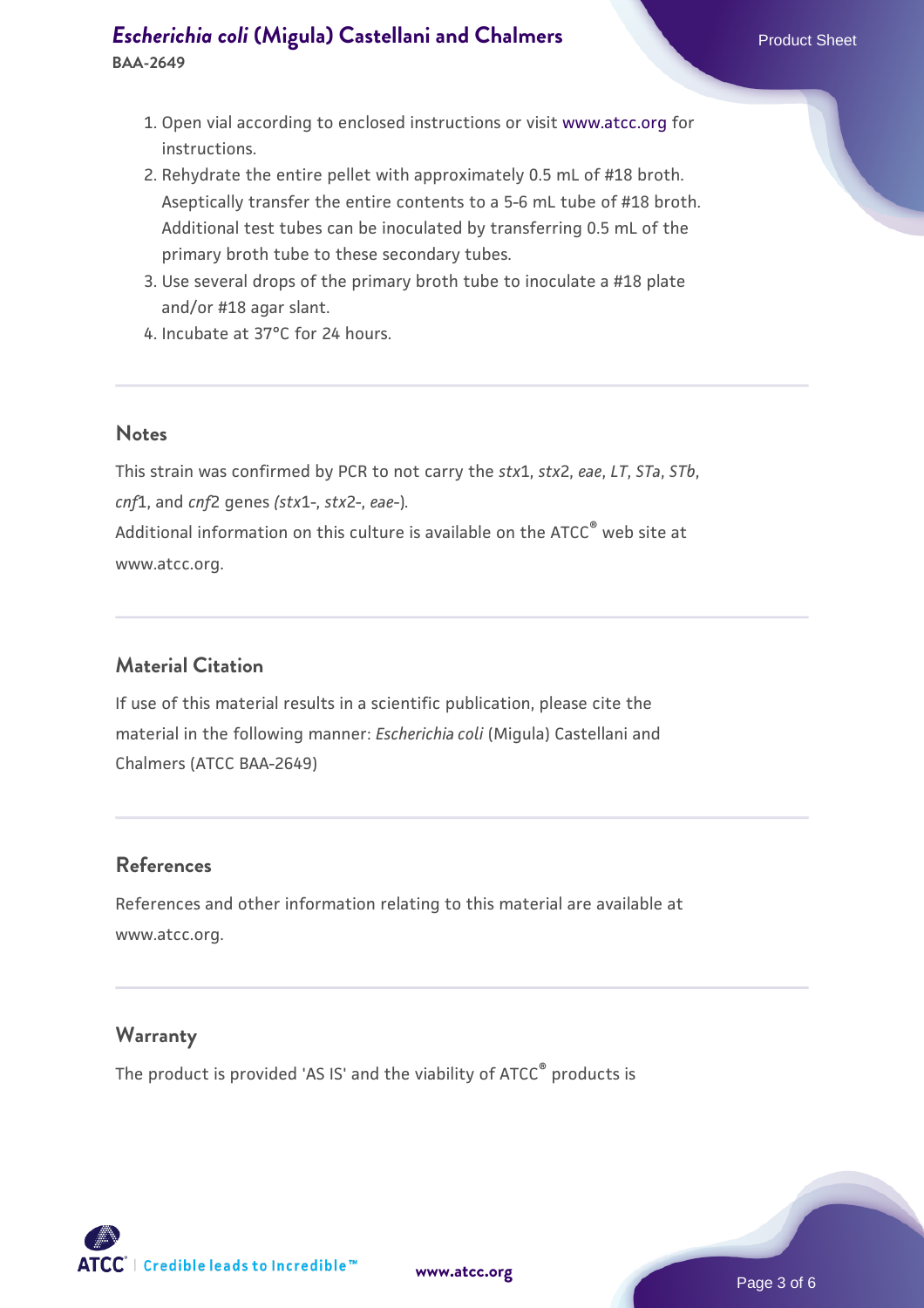warranted for 30 days from the date of shipment, provided that the customer has stored and handled the product according to the information included on the product information sheet, website, and Certificate of Analysis. For living cultures, ATCC lists the media formulation and reagents that have been found to be effective for the product. While other unspecified media and reagents may also produce satisfactory results, a change in the ATCC and/or depositor-recommended protocols may affect the recovery, growth, and/or function of the product. If an alternative medium formulation or reagent is used, the ATCC warranty for viability is no longer valid. Except as expressly set forth herein, no other warranties of any kind are provided, express or implied, including, but not limited to, any implied warranties of merchantability, fitness for a particular purpose, manufacture according to cGMP standards, typicality, safety, accuracy, and/or noninfringement.

#### **Disclaimers**

This product is intended for laboratory research use only. It is not intended for any animal or human therapeutic use, any human or animal consumption, or any diagnostic use. Any proposed commercial use is prohibited without a license from ATCC.

While ATCC uses reasonable efforts to include accurate and up-to-date information on this product sheet, ATCC makes no warranties or representations as to its accuracy. Citations from scientific literature and patents are provided for informational purposes only. ATCC does not warrant that such information has been confirmed to be accurate or complete and the customer bears the sole responsibility of confirming the accuracy and completeness of any such information.

This product is sent on the condition that the customer is responsible for and assumes all risk and responsibility in connection with the receipt, handling, storage, disposal, and use of the ATCC product including without limitation taking all appropriate safety and handling precautions to minimize health or



**[www.atcc.org](http://www.atcc.org)**

Page 4 of 6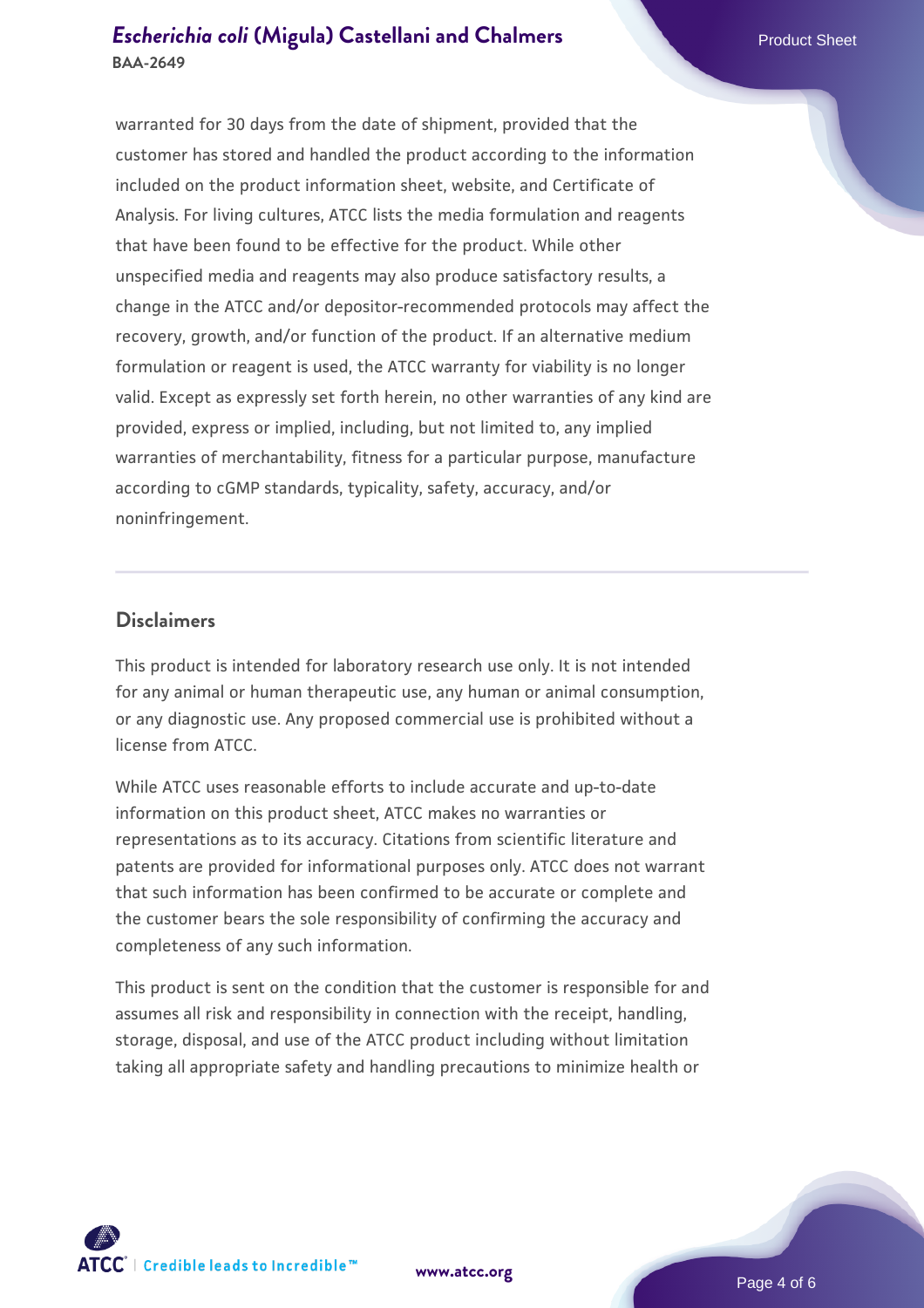environmental risk. As a condition of receiving the material, the customer agrees that any activity undertaken with the ATCC product and any progeny or modifications will be conducted in compliance with all applicable laws, regulations, and guidelines. This product is provided 'AS IS' with no representations or warranties whatsoever except as expressly set forth herein and in no event shall ATCC, its parents, subsidiaries, directors, officers, agents, employees, assigns, successors, and affiliates be liable for indirect, special, incidental, or consequential damages of any kind in connection with or arising out of the customer's use of the product. While reasonable effort is made to ensure authenticity and reliability of materials on deposit, ATCC is not liable for damages arising from the misidentification or misrepresentation of such materials.

Please see the material transfer agreement (MTA) for further details regarding the use of this product. The MTA is available at www.atcc.org.

## **Copyright and Trademark Information**

© ATCC 2021. All rights reserved. ATCC is a registered trademark of the American Type Culture Collection.

# **Revision**

This information on this document was last updated on 2022-06-20

# **Contact Information**

ATCC 10801 University Boulevard Manassas, VA 20110-2209 **IISA** US telephone: 800-638-6597